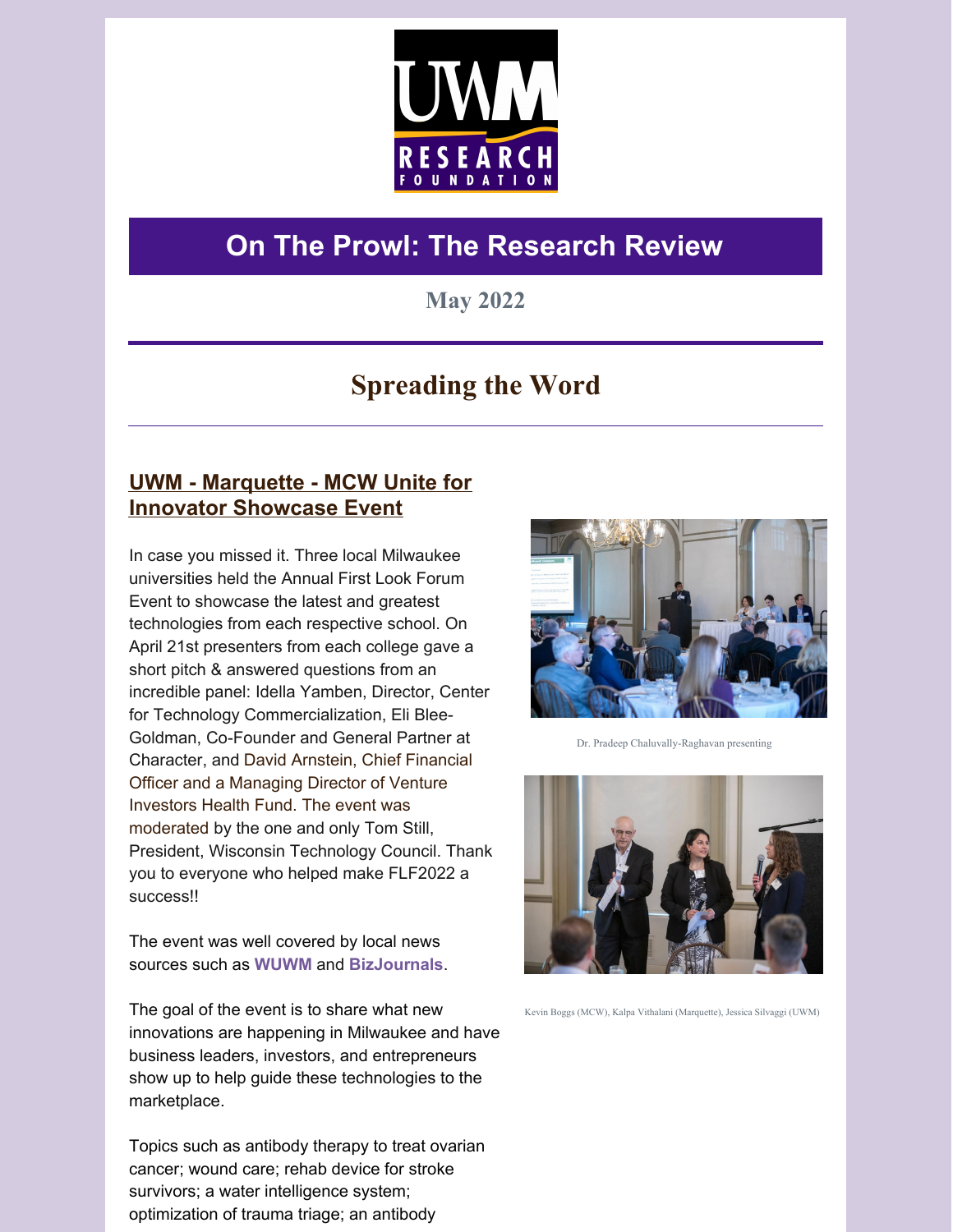purification tool; and natural crop treatments were the promising discoveries presented.

For more information please visit our website: **First Look Forum**



W. McDonald, PhD making connections, presenter for smart water sensor.

## **Startup News**



#### **Estrigenix secures funding for bright future.**

Estrigenix has secured a \$150,000 **investment from the Concordia Angel Network**, associated with CU Ventures. The SAFE—Simple Agreement for Future Equity— investment has allowed the company to lease space at the Accelerator Building at UWM's Innovation Campus to expand their research in estrogen biology, and to advance their drug lead candidate closer to human clinical trials.

### **Patent News**

Recently pending patents for the US and Europe were issued this year for an exciting new technology for a metal ion sensor in water which is exclusively licensed to Advanced Chemical Systems, Inc. Congratulations to Dr. Alan Schwabacher and his co-inventors.

That is not all!!

Drs. Mahmun Hossain, Douglas Steeber, and Karyn Frick have a newly issued **patent** for their work developing new HDAC inhibitors for cancer drugs and memory enhancement. Example of US Patent Docu



## **Events and Deadlines**